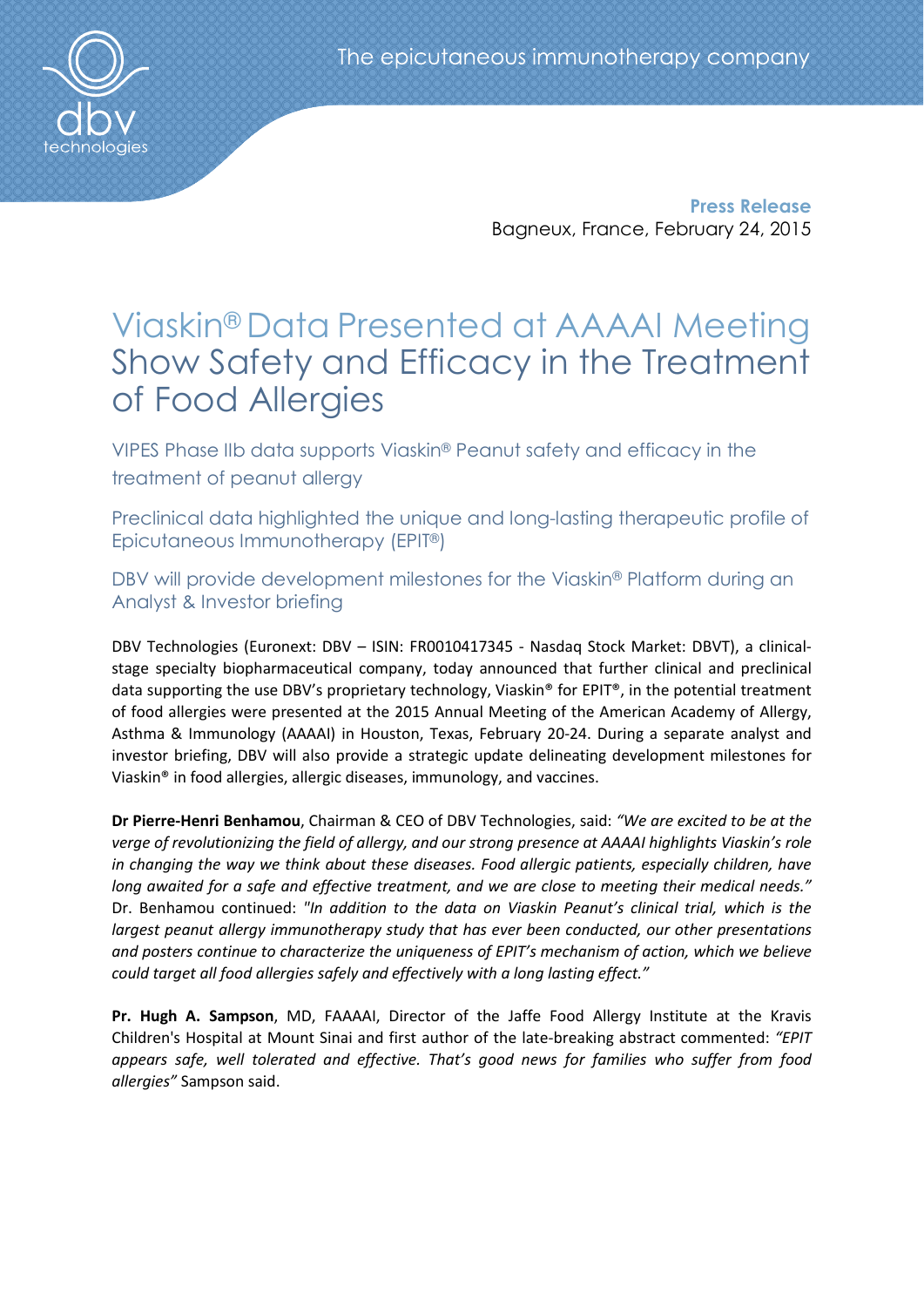DBV's data presentations at AAAAI included three oral presentations and three poster sessions highlighting EPIT's role in the treatment of food allergies.

# Clinical Presentations Highlights

In an oral presentation titled "*Epicutaneous Immunotherapy (EPIT®) Is Effective and Safe to Treat Peanut Allergy: A Multi-National Double-Blind Placebo-Controlled Randomized Phase IIb Trial*", Dr. Hugh Sampson from Mount Sinai Hospital (New York) concluded that in VIPES, Viaskin Peanut appeared to be safe and effective in treating peanut allergy patients. In this clinical trial, 221 subjects (6–55 years) reacting to less or at 300 mg peanut protein during a Double-Blind Placebo Controlled Food Challenge (DBPCF) were randomized to Viaskin Peanut doses of 50 μg, 100 μg, or 250 μg, or to placebo. The primary efficacy endpoint, measured after 12 months of treatment, was the proportion of responders with a peanut eliciting dose 10-fold greater than baseline or achieving a post-treatment eliciting dose of at least 1,000 mg. Cumulative reacting dose (CRD) of peanut protein consumed by subjects was also measured. Immunological markers were studied at entry, 3, 6 and 12 months.

The primary efficacy endpoint was met with Viaskin 250 μg, with 50.0% responders vs 25.0% with placebo, p=0.0108. Children in this arm (6-11 years) exhibited 53.6% responders vs 19.4% for placebo, p=0.0076. In children, the mean CRD showed a Viaskin Peanut dose-dependent response, with a change from Baseline of +61 mg, +471 mg, +570 mg and +1121 mg for the placebo, 50  $\mu$ g, 100 μg, and 250 μg arms, respectively. Children's immunological responses were deemed to be robust. In the Viaskin 250μg arm, peanut-specific IgE exhibited a median increase ≥ 50 kUA/L at 3 months and decreased back to baseline at 12 months; median peanut-specific IgG4 at 12 months increased in a dose-dependent fashion: 1.3, 5.5-, 7.2- and 19.1-fold for each dose arm, respectively. Viaskin Peanut was observed to be safe in all patient populations, with a high adherence to treatment reported. The compliance rate was more than 95% across all cohorts, dropout for related adverse events less than 1%, and there were no serious adverse events related to treatment. The top-line results for VIPES were previously announced by DBV Technologies.

"*Phenotypic Analysis of Peanut-Responsive T Cells at Baseline in Subjects Enrolled in CoFAR6, a Randomized Placebo-Controlled Epicutaneous Immunotherapy (EPIT) Trial for the Treatment of Peanut Allergy*", which was presented independently by investigators from the Consortium of Food Allergy Research (CoFAR), a NIH/NIAID/DAIT sponsored research organization, provided baseline peanut-responsive T cells levels for subjects enrolled in the CoFAR6 peanut allergy trial (n=75), which is currently ongoing.

## Scientific Presentations Highlights

Preclinical data presented at the meeting focused on characterizing EPIT's mechanism of action. In a poster titled, "*Epicutaneous Immunotherapy Prevents from Induction of Anaphylaxis to Further Allergen,*" Dr. Lucie Mondoulet, Director of Research at DBV, demonstrated in a mice model that T cells (Tregs) induced via EPIT play an important role in protecting against multiple allergen sensitization. Dr. Mondoulet suggests that early treatment with Viaskin® may prevent the development of subsequent allergic diseases.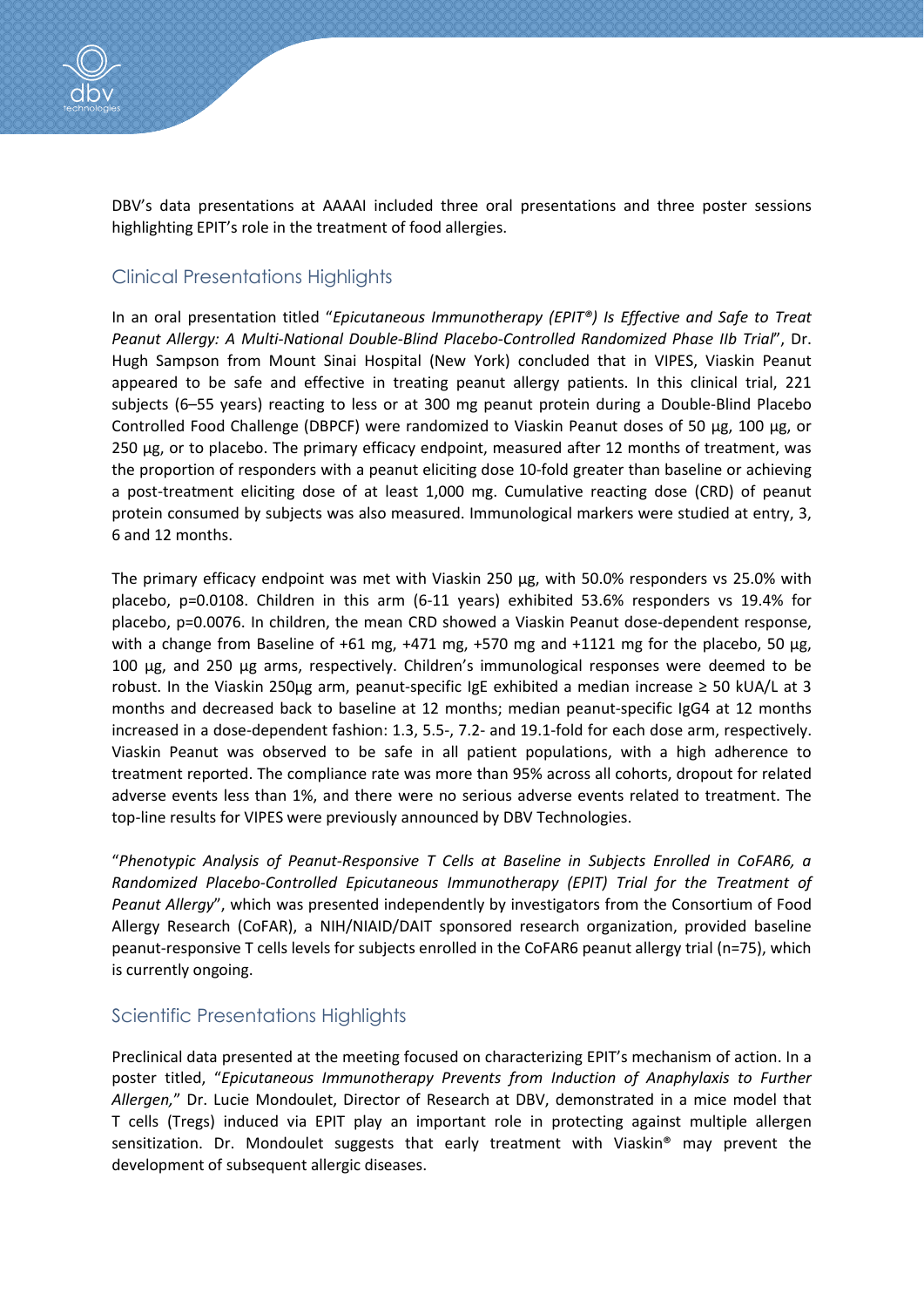

Other presentations highlighted EPIT's ability to induce a larger repertoire of homing receptors on Tregs versus other specific immunotherapies. In "*Larger and Stronger Expression of Tregs Gut Homing Receptors with EPIT than with Sublingual or Oral Immunotherapy*" and "*Epicutaneous but Not Oral Immunotherapy Induces Antigen-Specific Gastrointestinal Tregs and Protects Against Food-Induced Anaphylaxis*" EPIT - and not oral immunotherapy - induced antigen-specific gastrointestinal Tregs and provided protection against food-induced anaphylaxis, independent of the initial route of sensitization.

Epigenetic mechanisms modulated during EPIT were also described in "*Epigenetic changes following epicutaneous immunotherapy in peanut sensitized mice*". The poster concluded that epigenetic modifications of the DNA methylation of Th2 and Treg transcription factor appear to be a major trait of EPIT-induced immunomodulation, which may explain the long-lasting therapeutic and preventive effect that was observed in mice that were treated with EPIT versus Sham.

## Summary of Analyst & Investor Briefing

In addition to data presented at AAAAI, DBV will host an analyst and investor briefing, where it will provide development objectives for the Viaskin® Platform, including:

- Building on Viaskin Peanut's positive phase IIb data, DBV will aim to become the leader in the discovery, development and commercialization of food allergy products by launching a new product every two years. DBV will start deploying commercial platforms in order to maximize penetration of its food allergy products in North America and Europe. With this focused pipeline development & commercialisation strategy, DBV has identified Hen's Egg as its third food allergy target. Viaskin Egg development will commence in the first half 2015.
- Leveraging EPIT's unique mechanism of action, which has a Treg-oriented immune response, DBV will focus on advancing pipeline development in immunology indications and vaccines. Dedicated in-house therapeutic teams bolstered by industry and scientific experts' partnerships will aim to bring three to five immunology and/or vaccine products into clinical stage by 2020. Based on EPIT's scientific profile, DBV will explore development in areas of high unmet medical need where Viaskin® can have a transformational effect on the available treatment options.
- The event will also highlight the VIPES results, and in particular, the therapeutic effect that was observed in children. In a post-hoc analysis, VIPES shows that 32.1%, 26.9% and 17.9% of children subjects in the Viaskin 250 ug, 100 ug and 50 ug arms, respectively, ingested both 10 times more peanut protein compared to baseline and at least 1,000 mg of peanut protein at month 12, compared to 0% in the placebo arm. This analysis confirms data presented by Dr. Sampson, which demonstrated both strong treatment and clear dose effect across the trial.